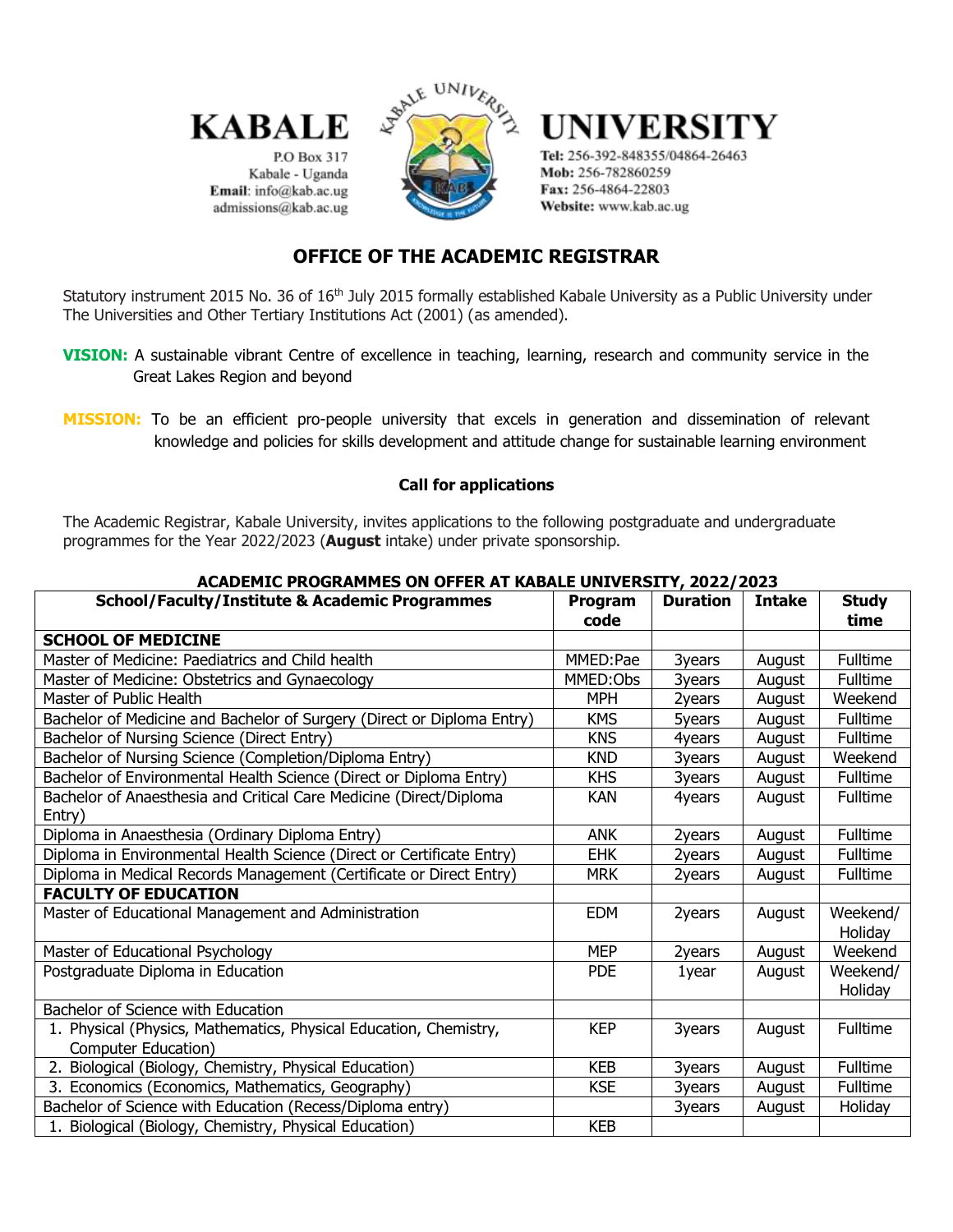| 2. Physical (Physics, Mathematics, Physical Education, Chemistry)                                    | <b>KEP</b>                 |                  |                  |                      |
|------------------------------------------------------------------------------------------------------|----------------------------|------------------|------------------|----------------------|
| Bachelor of Arts with Education (History, Religious Studies, English                                 | <b>KED</b>                 | 3years           | August           | Fulltime             |
| Language Studies, Literature in English, French, Kiswahili, Runyakitara)                             |                            |                  |                  |                      |
| Bachelor of Education - Secondary (diploma entry: all subjects)                                      | <b>BES</b>                 | 3years           | August           | Holiday              |
| Bachelor of Education - Primary (Diploma Entry)                                                      | <b>BEP</b>                 | 2years           | August           | Holiday              |
| Diploma in Education - Primary (G.III Certificate Entry)                                             | <b>EDK</b>                 | 2years           | August           | Holiday              |
| <b>FACULTY OF AGRICULTURE AND ENVIRONMENT SCIENCES</b>                                               |                            |                  |                  |                      |
| Master of Science in Environment and Natural Resources                                               | <b>MEN</b>                 | 2years           | August           | Fulltime/            |
|                                                                                                      |                            |                  |                  | Weekend              |
| Bachelor of Environmental Science (Diploma or Direct Entry)                                          | <b>KES</b>                 | 3years           | August           | Fulltime             |
| Bachelor of Agriculture and Land Use Management (Diploma or Direct                                   | <b>BAL</b>                 | 3years           | August           | Fulltime             |
| Entry)                                                                                               |                            |                  |                  |                      |
| Bachelor of Agribusiness (Diploma or Direct Entry)                                                   | KAG                        | 3years           | August           | Fulltime             |
| Bachelor of Science in Agriculture (Diploma or Direct Entry)                                         | <b>KSA</b>                 | 4years           | August           | Fulltime             |
| Diploma in Environment Science (Certificate or Direct Entry)                                         | <b>ESK</b>                 | 2years           | August           | Fulltime             |
| <b>FACULTY OF SCIENCE</b>                                                                            |                            |                  |                  |                      |
| M.Sc. Mathematics                                                                                    | <b>MSM</b>                 | 2years           | August           | Fulltime             |
| Higher Education Bridging Certificate (Physics, Mathematics, Chemistry,                              | <b>HEC</b>                 | 1year            | August           | Fulltime             |
| Biology, Agriculture, Economics And Geography)                                                       |                            |                  |                  |                      |
| FACULTY OF COMPUTING, LIBRARY AND INFORMATION                                                        |                            |                  |                  |                      |
| <b>SCIENCE</b>                                                                                       |                            |                  |                  |                      |
| Master of Computer Science                                                                           | <b>MCS</b>                 | 2years           | August           | Weekend              |
| Master of Information Technology                                                                     | MIT                        | 2years           | August           | Weekend              |
| Master of Information Science                                                                        | <b>MIS</b>                 | 2years           | August           | Weekend              |
| Bachelor of Information Technology (Diploma or Direct Entry)                                         | <b>KIT</b>                 | 3years           | August           | Fulltime             |
| Bachelor of Computer Science (Diploma or Direct Entry)                                               | <b>KCS</b>                 | 3years           | August           | Fulltime             |
| Bachelor of Library and Information Science (Diploma or Direct Entry)                                | <b>KLS</b>                 | 3years           | August           | Fulltime<br>Fulltime |
| Bachelor of Records and Information Management (Diploma or Direct<br>Entry)                          | <b>KRM</b>                 | 3years           | August           |                      |
| Diploma in Records Management (Certificate or Direct Entry)                                          | <b>RMK</b>                 | 2years           | August           | Fulltime             |
| Diploma in Library and Information Science (Certificate or Direct Entry)                             | <b>LSK</b>                 | 2years           | August           | Fulltime             |
| Diploma in Computer Science (Certificate or Direct Entry)                                            | <b>CSK</b>                 | 2years           | August           | Fulltime             |
| Diploma in Information Technology (Certificate or Direct Entry)                                      | ITK                        | 2years           | August           | Fulltime             |
| <b>FACULTY OF ENGINEERING, TECHNOLOGY, APPLIED DESIGN &amp;</b>                                      |                            |                  |                  |                      |
| <b>FINE ART</b>                                                                                      |                            |                  |                  |                      |
| Bachelor of Civil Engineering (Diploma or Direct Entry)                                              | <b>KCE</b>                 | 4years           | August           | Fulltime             |
| Bachelor of Applied Design and Fine Art (Direct Entry)                                               | <b>KDA</b>                 | 3years           | August           | Fulltime             |
| Bachelor of Electrical Engineering (Diploma or Direct Entry)                                         | <b>KEE</b>                 | 4years           | August           | Fulltime             |
| Bachelor of Mechanical Engineering (Diploma or Direct Entry)                                         | <b>KME</b>                 | 4years           | August           | Fulltime             |
| Diploma in Mechanical Engineering (Certificate or Direct Entry)                                      | <b>MEK</b>                 | 2years           | August           | <b>Fulltime</b>      |
| Diploma in Civil Engineering (Certificate or Direct Entry)                                           | <b>CEK</b>                 | 2years           | August           | Fulltime             |
| Diploma in Electrical Engineering (Certificate or Direct Entry)                                      | EEK                        | 2years           | August           | Fulltime             |
| <b>FACULTY OF ECONOMICS AND MANAGEMENT SCIENCE</b>                                                   |                            |                  |                  |                      |
| PhD in Business Administration (by Research)                                                         | PhDBA                      | 3years           | April            | Weekend              |
| PhD in Business Administration (by Coursework and Research)                                          | PhDBA                      | 3years           | April            | Weekend              |
| Master of Project Planning and Management                                                            | <b>MPM</b>                 | 2years           | April            | Weekend              |
| Master of Business Administration (with Options: Human Resource                                      | <b>MBA</b>                 | 2years           | April            | Weekend              |
| Management; Accounting; Procurement and Logistics Management;                                        |                            |                  |                  |                      |
| Finance and Banking; Management; Marketing)                                                          |                            |                  |                  |                      |
| Master of Human Resource Management                                                                  | <b>MRM</b>                 | 2years           | April            | Weekend              |
| Postgraduate Diploma in Project Planning and Management                                              | <b>PPM</b>                 | 1year            | April            | Weekend              |
| Postgraduate Diploma in Human Resource Management<br>Postgraduate Diploma in Business Administration | <b>HRM</b><br><b>PGDBA</b> | 1year            | April<br>April   | Weekend<br>Weekend   |
| Master of Economics                                                                                  | <b>MEC</b>                 | 1year            |                  | Weekend              |
| Bachelor of Business Administration (with Options: Accounting;                                       | <b>KBA</b>                 | 2years<br>3years | August<br>August | Fulltime/            |
|                                                                                                      |                            |                  |                  |                      |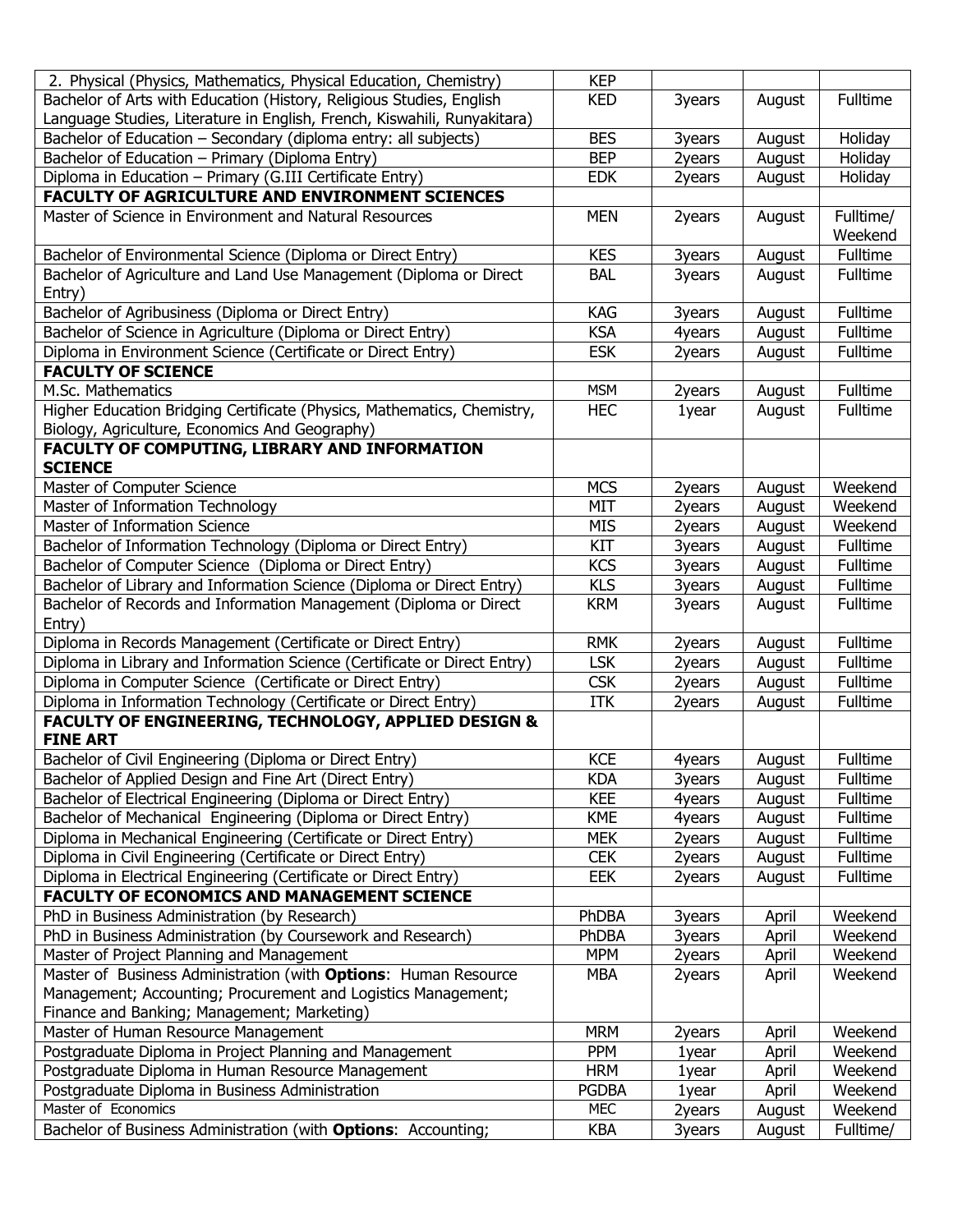| Marketing; Finance and Banking; Human Resource Management;              |            |           |        | weekend    |
|-------------------------------------------------------------------------|------------|-----------|--------|------------|
| Procurement and Logistics Management) (Diploma or Direct Entry)         |            |           |        |            |
| Bachelor of Procurement and Logistics Management (Diploma or Direct     | <b>KPL</b> | 3years    | August | Fulltime/  |
| Entry)                                                                  |            |           |        | weekend    |
| Bachelor of Arts in Economics (Diploma or Direct Entry)                 | <b>KEC</b> | 3years    | August | Fulltime   |
| Bachelor of Tourism and Hospitality (Diploma or Direct Entry)           | <b>KTH</b> | 3years    | August | Fulltime   |
| Diploma in Business Administration and Management (Certificate or       | <b>BAK</b> | 2years    | August | Fulltime/  |
| Direct Entry)                                                           |            |           |        | weekend    |
| Diploma in Tourism (Certificate or Direct Entry)                        | <b>THK</b> | 2years    | August | Fulltime   |
| Diploma in Hotel Management (Certificate or Direct Entry)               | <b>HMK</b> | 2years    | August | Fulltime   |
| Certified Public Accountants Programme                                  | <b>CPA</b> | 3-10years | August | Occasional |
| <b>FACULTY OF ARTS AND SOCIAL SCIENCES</b>                              |            |           |        |            |
| PhD in Public Administration and Management (by Research)               | PhDPAM     | 3years    | April  | Weekend    |
| PhD in Public Administration and Management (by Coursework and          | PhDPAM     | 3years    | April  | Weekend    |
| Research)                                                               |            |           |        |            |
| Master of Monitoring and Evaluation                                     | <b>MME</b> | 2years    | April  | Weekend    |
| Master of Public Administration & Management                            | <b>MPA</b> | 2years    | April  | Weekend    |
| Master of Institutional Governance and Leadership                       | <b>MGL</b> | 1Year     | April  | Weekend    |
| Postgraduate Diploma in Public Administration and Management            | PAM        | 1Year     | April  | Weekend    |
| Postgraduate Diploma in Monitoring and Evaluation                       | PME        | 1Year     | April  | Weekend    |
| Postgraduate Diploma in Institutional Governance and Leadership         | PIL        | 1Year     | April  | Weekend    |
| Bachelor of Arts in Social Sciences                                     | <b>BSS</b> | 3years    | August | Fulltime/  |
|                                                                         |            |           |        | Weekend    |
| Bachelor of Public Administration and Management (Diploma or Direct     | <b>KPA</b> | 3years    | August | Fulltime/  |
| Entry)                                                                  |            |           |        | Weekend    |
| Bachelor of Social Work and Social Administration (Diploma or Direct    | <b>KSW</b> | 3years    | August | Fulltime/  |
| Entry)                                                                  |            |           |        | weekend    |
| Diploma in Social Work and Social Administration (Certificate or Direct | <b>SWK</b> | 2years    | August | Fulltime/  |
| Entry)                                                                  |            |           |        | weekend    |
| Diploma in Public Administration and management (Certificate or Direct  | <b>PAK</b> | 2years    | August | Fulltime/  |
| Entry)                                                                  |            |           |        | weekend    |
| <b>INSTITUTE OF LANGUAGES</b>                                           |            |           |        |            |
| Master of Arts in Literature                                            | <b>MLT</b> | 2years    | August | Weekend    |
| Master of Arts in Linguistics                                           | <b>MAL</b> | 2years    | August | Weekend    |
| Diploma in Kiswahili (Direct Entry)                                     | <b>KLK</b> | 2years    | August | Fulltime   |

# **Applicants may apply ONLINE or complete a PHYSICAL FORM**

#### **A. For Online Application**

Open any browser – in the address/search bar, type **admissions.kab.ac.ug** and search Click **Sign up** to create an application account (i.e.: set a **username** and **password**)

#### Thereafter, **log in** and click **Apply now**

Scroll through to choose the appropriate **Entry Scheme** and click **Apply now** again After filling in the online form, click **Submit**

To pay application fee, click **Pay for Form** to generate the **Zeepay Reference Number**. One can present the number to any **bank** or **bank agent** and pay **50,000=** plus a **bank charge**, or use Mobile Money pay method.

# **B. For application by completing a hardcopy form:**

1. For applicants who can visit the University or one of the outlets/Liaison Offices:

- a. Obtain an application form, complete it and attach photocopies of results slips and/or academic transcripts (where applicable)
- b. Return the application to any of the following collection points:
	- i. Kabale University Liaison Office, 3<sup>rd</sup> Floor, REEV House, Bombo Rd, Opposite Total Service Station, Wandegeya, Kampala
	- ii. Kabale University Office, Rukungiri District Education Office, Rukungiri Municipality